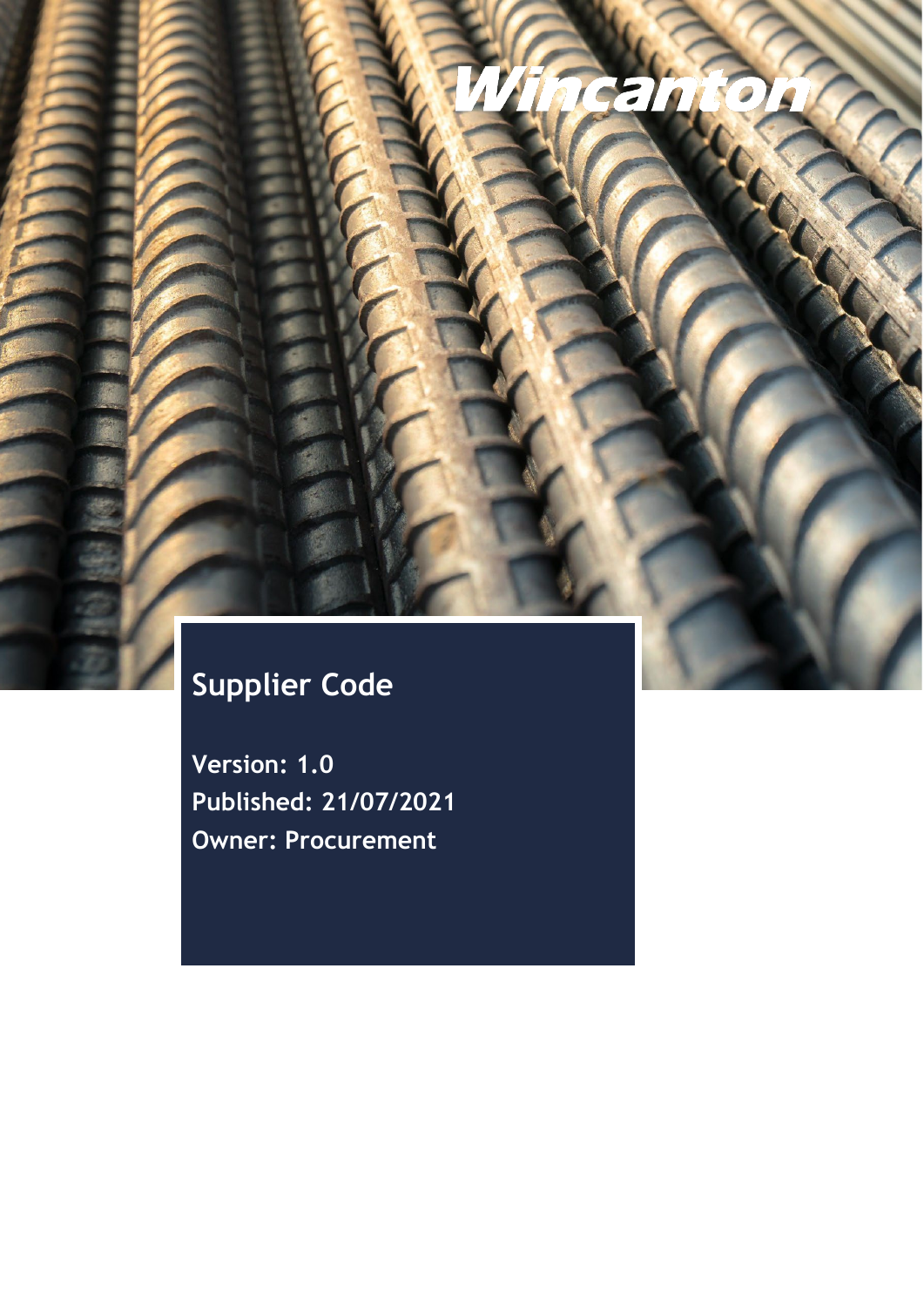I am pleased to endorse our Supplier Code. As a Group, we want to ensure that all our suppliers operate in a responsible and sustainable manner and we want our suppliers to share in our purpose of "Great people delivering sustainable supply chain value".

This Code sets out the key social, ethical and environmental values that we expect you to abide by.

The themes highlight the issues that are important to us; from ensuring we support an inclusive and ethical supply chain through to ensuring individuals throughout our supply base work in a manner which is both safe, healthy and environmentally aware.

We would like you to share this Code with your employees that work on Wincanton activity so they can understand our values and aspirations and contribute to our mutual success.

We are always keen to hear about how we can work better together, including ideas on areas relating to responsible business and sustainability. At the same time, if there is anything that could be improved, then we want to know so we can change it.

We are on a journey to continually improve our responsible business and sustainability approach. We believe we can make a real difference together and work towards realising our purpose of "Great people delivering sustainable supply chain value". I invite you to join us on this journey.



**James Wroath Chief Executive Officer July 2021**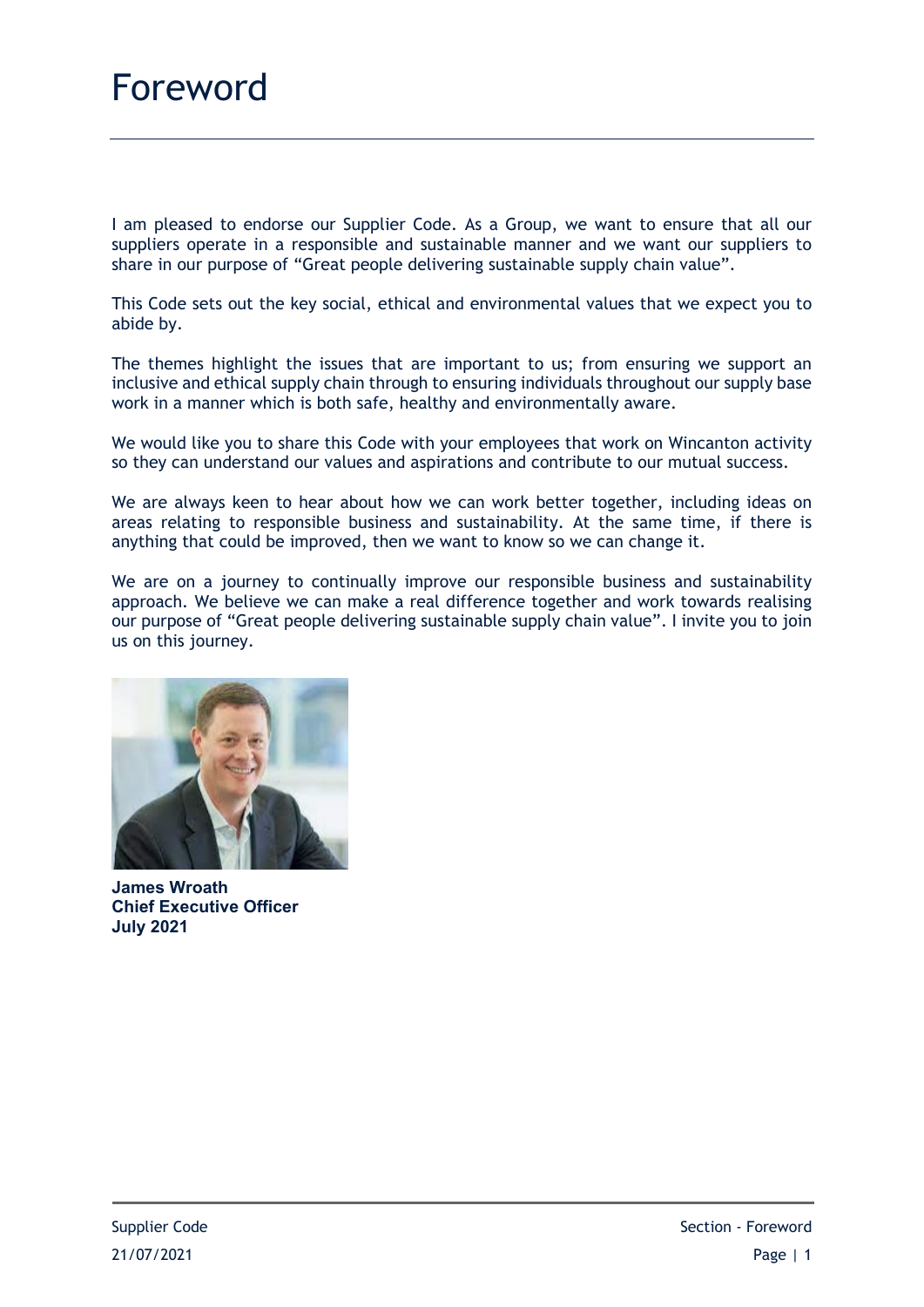# **Contents**

## 1. Introduction

- **Dur Approach to Responsible Business and Sustainability**
- What you need to do

# 2. What We Expect of You

- **Human Rights**
- **Health & Safety**
- **Supply Chain**
- Diversity and Inclusion
- **Doing Business Responsibly**
- **Environmental Sustainability**

## 3. What We Will Do

- **-** Our Commitment to you
- **Compliance with this Code**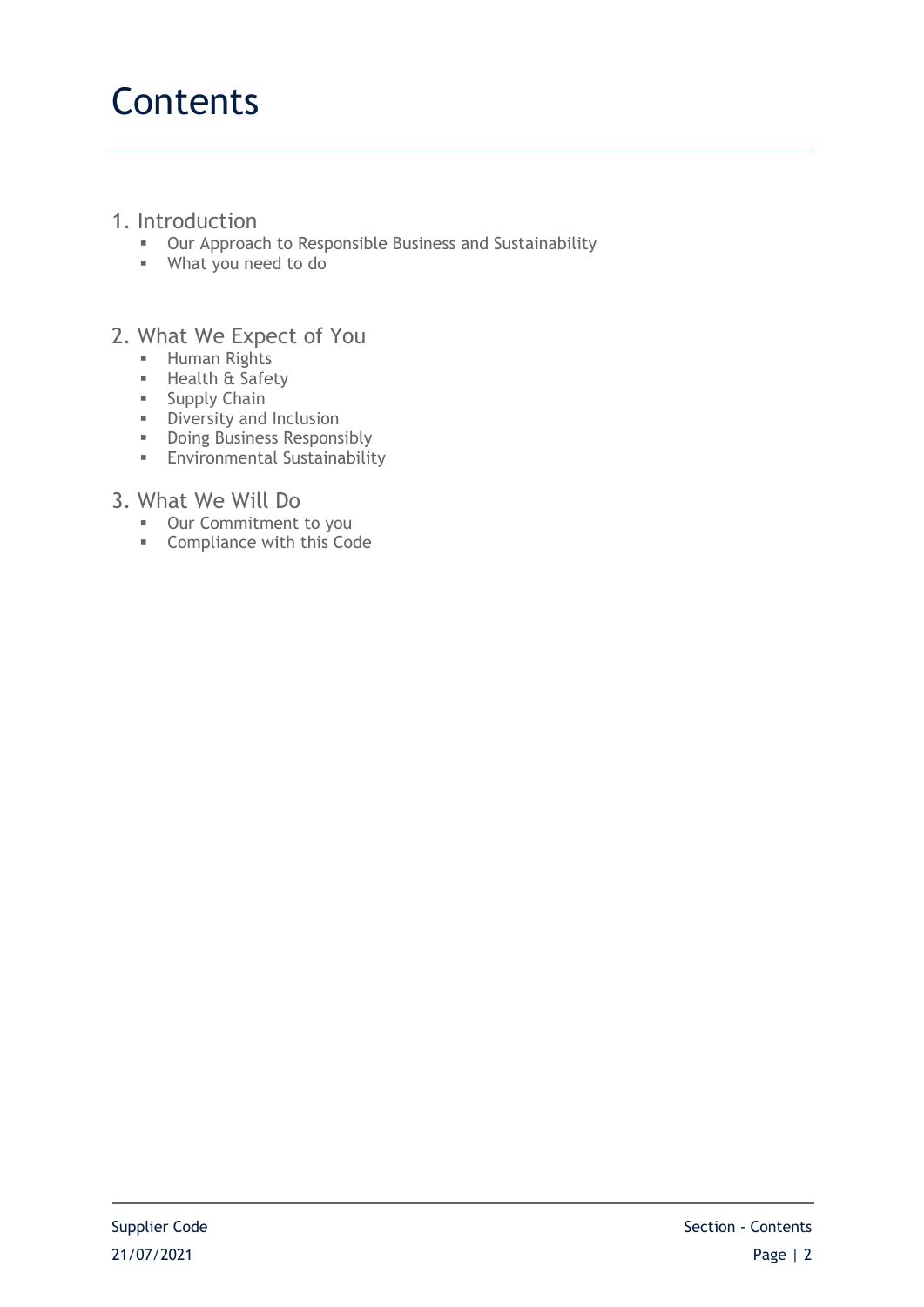## **Our Approach to Responsible Business and Environmental Sustainability**

Wincanton aims to be the leading supply chain partner for UK businesses, and our purpose is to *"Great people delivering sustainable supply chain value"*. To meet our objectives and purpose, it is crucial that we act in a responsible, sustainable and inclusive manner, and this includes the way in which we source goods and services from our suppliers.

Wincanton aims to be a leader in supporting the UK's transition to a more sustainable, low carbon economy. We recognise the importance of understanding and mitigating climate risks and the moral and commercial imperative for organisations to reduce their environmental impact.

You can read more about our Group and our ESG Strategy by visiting our website, [www.wincanton.co.uk.](http://www.wincanton.co.uk/)

This Supplier Code is for all suppliers. It defines what we expect from you in terms of responsible business, sustainability practice and behaviour.

## **What You Need to Do**

#### **You are expected to:**

- **Comply with this Code (and any future revisions)**
- Explain the principles of this Code to your employees and key sub-contractors that support the Group or work on our projects
- Ensure fair and honest business with all your stakeholders, including employees, subcontractors and other third parties
- Inform us if anything changes and you are unable to comply with this Code

#### **You are encouraged to:**

- Speak up if you are concerned about any actions or decisions that contravene the standards set out in this Code
- Let us know if you would like to collaborate on any specific areas relating to Responsible Business or Sustainability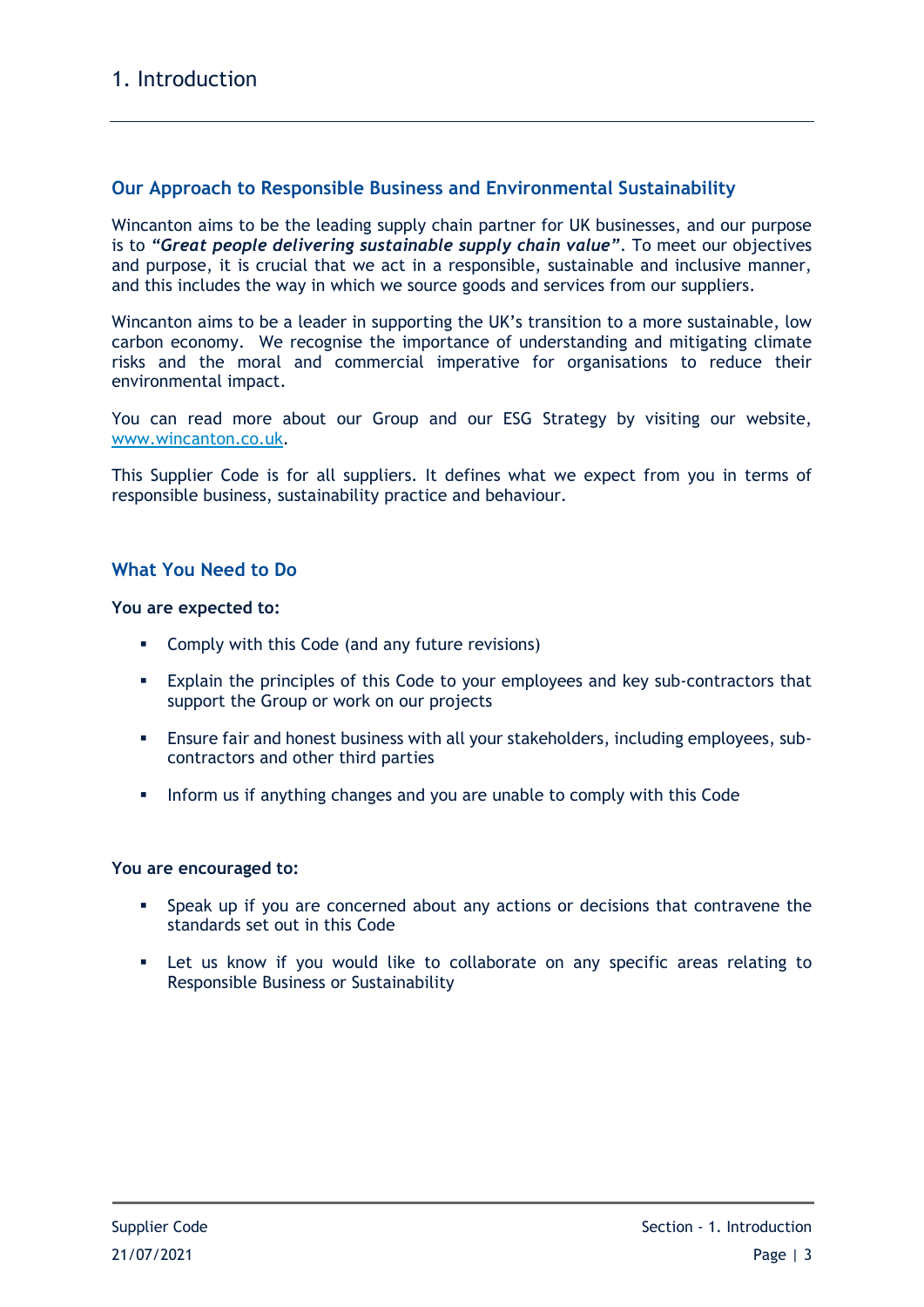Our expectations of our suppliers in terms of responsible business, sustainability practice and behaviour are grouped into six key areas -

- **Human Rights**
- **Health & Safety**
- **F** Supply Chain
- **Diversity & Inclusion**
- **-** Doing Business Responsibly
- **Environmental Sustainability**

In each case, we describe our minimum expectations using the term *"we expect"*. In some areas, we aspire to meet certain standards, and, in this case, we use the term *"we encourage"*. We have a suite of Third-Party Policies, some of which you may be asked to comply with depending on the services you provide to us. You can review all of our Third-Party Policies at [www.wincanton.co.uk/contact-us/supplier-enquiries/.](http://www.wincanton.co.uk/contact-us/supplier-enquiries/)

### **Human Rights**

We expect all our suppliers to respect human rights, both of your own workforce but also those in your supply chain.

#### **We expect you to:**

- Respect the human rights of your employees and to comply with all relevant legislation, regulations and directives, including the Modern Slavery Act and its reporting obligations, in the countries and communities in which you operate
- **Have a written Modern Slavery Policy where required by the Act**
- Prohibit forced labour (slavery) and human trafficking in your supply chain and give all employees the right and ability to leave employment if they choose
- Prohibit child labour
- Ensure that wages meet legally mandated minima without unauthorised deductions
- Allow your employees to legally organise and join associations (such as labour unions)
- Provide clear and uniformly applied disciplinary and grievance procedures including prohibiting mental, physical or verbal abuse
- Ensure working hours are in accordance with local regulation and industry practice and voluntary overtime is at a manageable level

#### **We encourage you to:**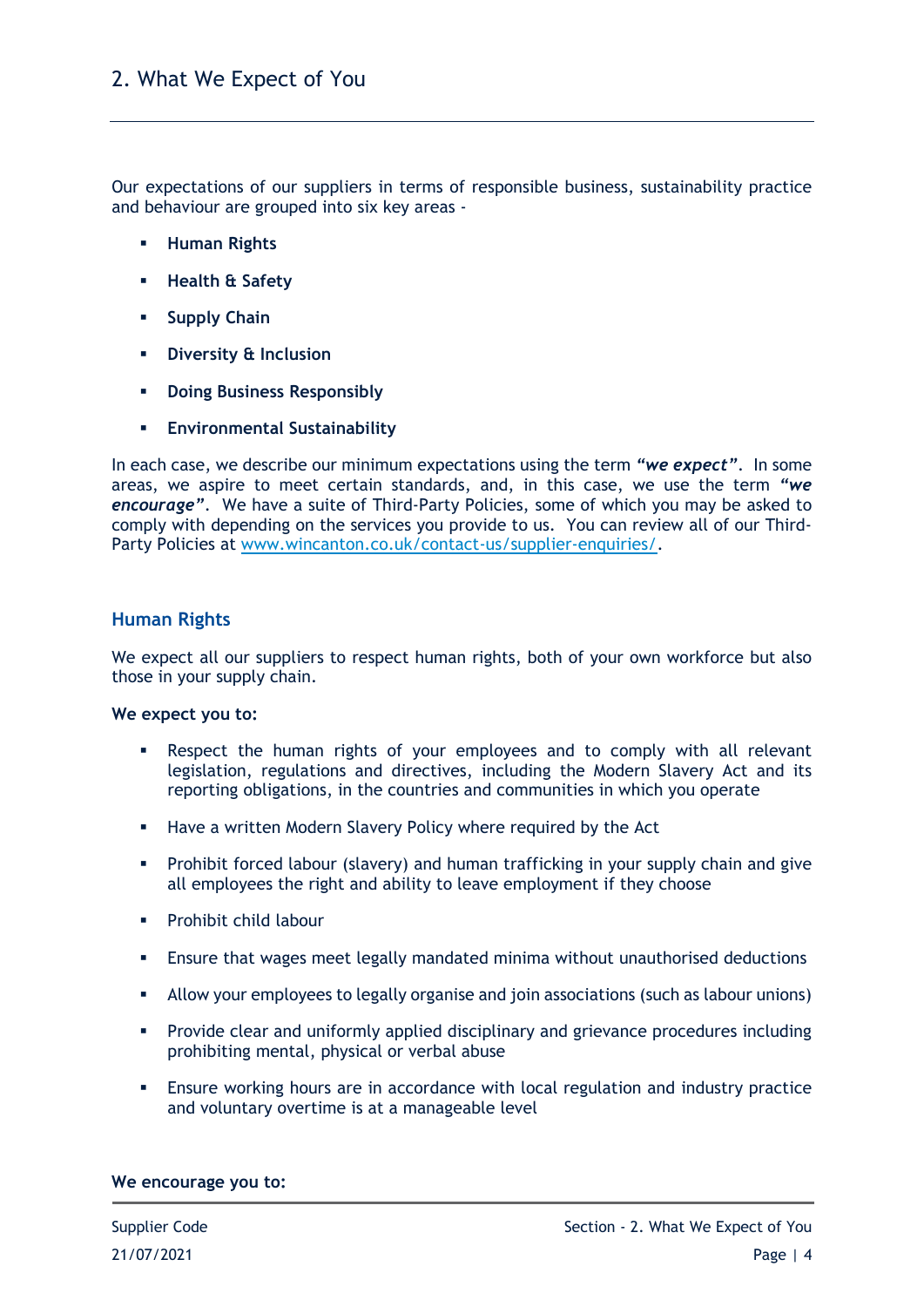- Have a written Modern Slavery Policy even where you do not meet the statutory minimum turnover requirement
- Provide your employees with awareness training of modern slavery and trafficking issues

## **Health & Safety**

We expect all our suppliers and their employees to operate in a manner which is safe.

#### **We expect you to:**

- Provide a safe work environment abiding by local laws and regulations, respecting the health and wellbeing of your employees and any subcontractors
- **Have a written Health and Safety Policy**

## **Supply Chain**

We expect all our suppliers to manage their own suppliers in a responsible and sustainable manner.

#### **We expect you to:**

- Manage your own suppliers appropriately to mitigate supply chain risks
- **Have reasonable payment policies covering your own suppliers**
- Consider the ethical and sustainable practices of your supply chain and proactively work with suppliers to mitigate such risks

## **Diversity & Inclusion**

We expect all our suppliers to understand our vision in relation to diversity and inclusion.

#### **We expect you to:**

- Treat all employees fairly and not discriminate against any group in your employment practices, in particular on the basis of gender, race, age, sexual orientation, gender identity, disability, faith, or family circumstances
- Proactively support the development of a diverse and inclusive workforce including fair representation of women, disabled people, LGBT+ and BAME employees

#### **We encourage you to:**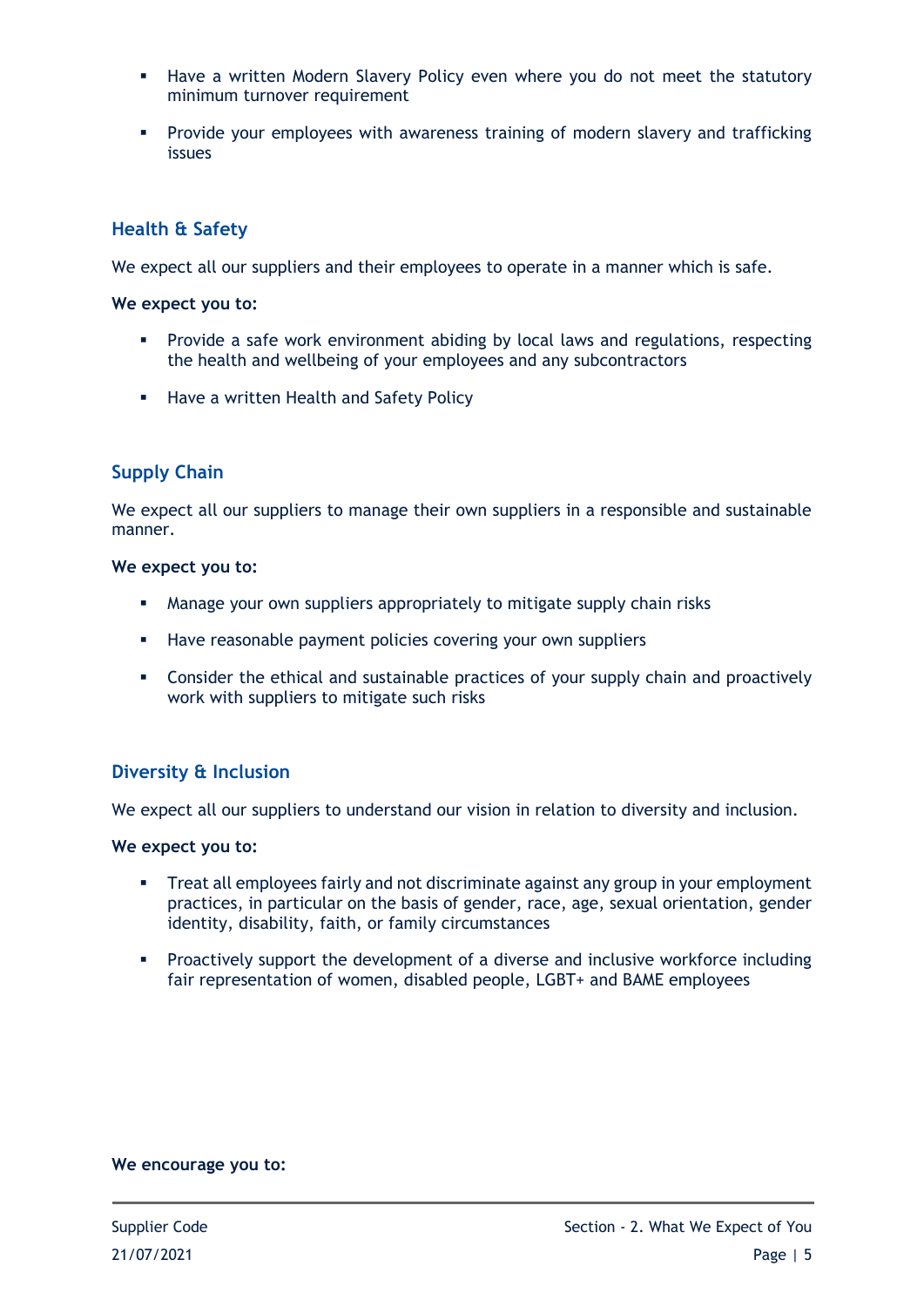- Have a documented Diversity & Inclusion statement or set of statements within your Policy framework
- Encourage positive mental health at work and have a documented mental health and wellbeing strategy

## **Doing Business Responsibly**

We expect all suppliers to act with honesty and integrity, managing their business ethically and responsibly.

#### **We expect you to have identified and understand the risks in your business and to:**

- Have a written Responsible Business strategy which sets out your approach, governance and the steps you take to ensure you are doing business responsibly
- Adopt your own Supplier Code, or a similar policy or statement that covers:
	- $\triangleright$  Adherence to local laws
	- $\triangleright$  Bribery and corruption
	- $\triangleright$  Business integrity (including improper payments, conflicts of interest, fraud, competition, gifts and hospitality, and brand and intellectual property protection).

### **Environmental Sustainability**

All businesses have a responsibility to be proactively managing and reducing their environmental impact.

#### **We expect you to understand these impacts and to:**

- Abide by all legislation and regulations related to environmental protection
- Have a written Environmental Policy and/or Sustainability Policy which is appropriate and relevant for your operations
- Have a sustainability strategy which sets out how your organisation is working to reduce your environmental impacts and support the transition to a low-carbon economy
- Collaborate with us to help reduce our environmental impacts (which include carbon reduction, energy consumption, travel, water consumption and economy practices that reduce resource use and operational waste)